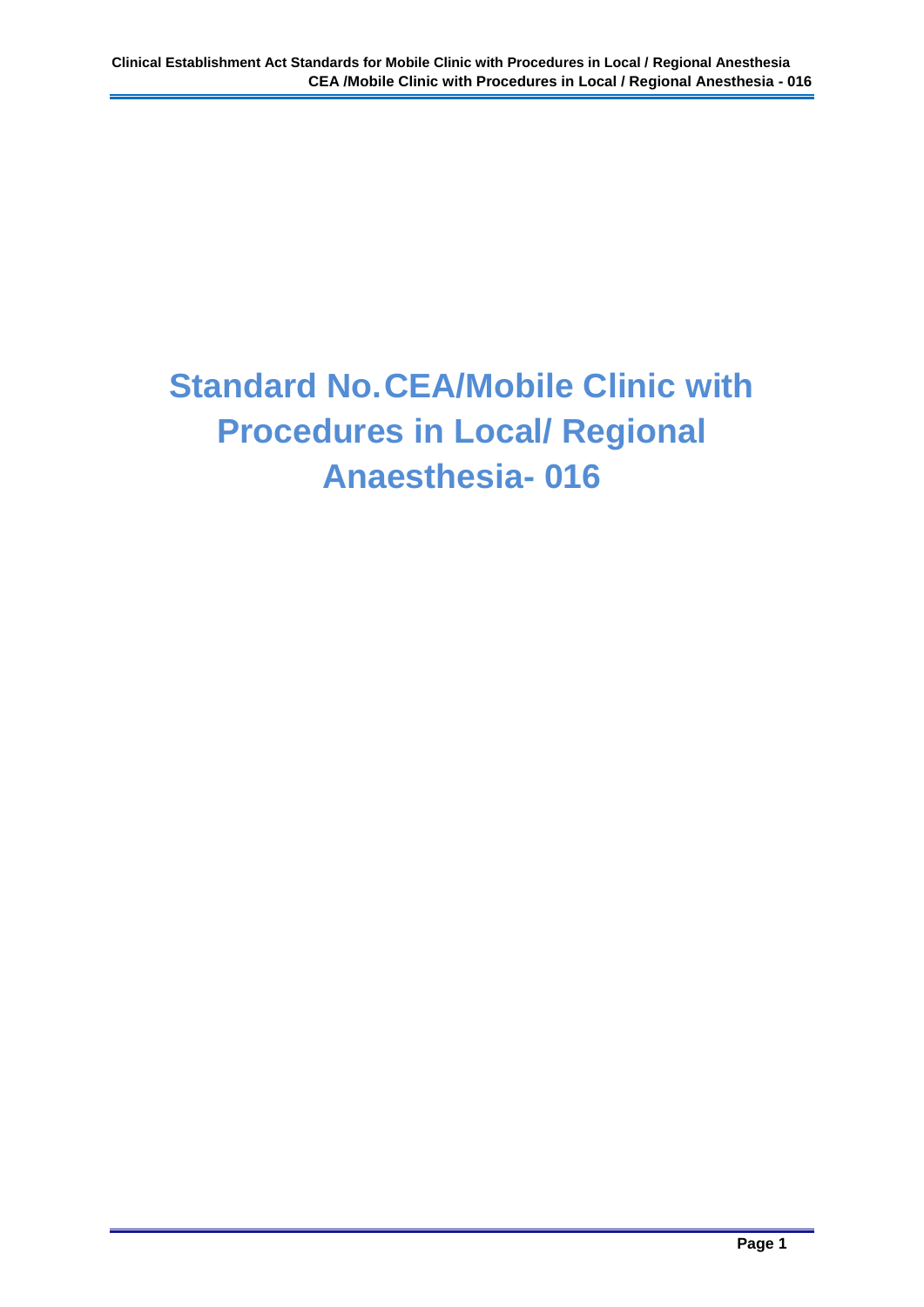# **Clinical Establishment Act Standard for Mobile Clinic with Procedures in Local / Regional Anesthesia**

**Standard No.CEA/Mobile Clinic with Procedures in Local/ Regional Anaesthesia- 016**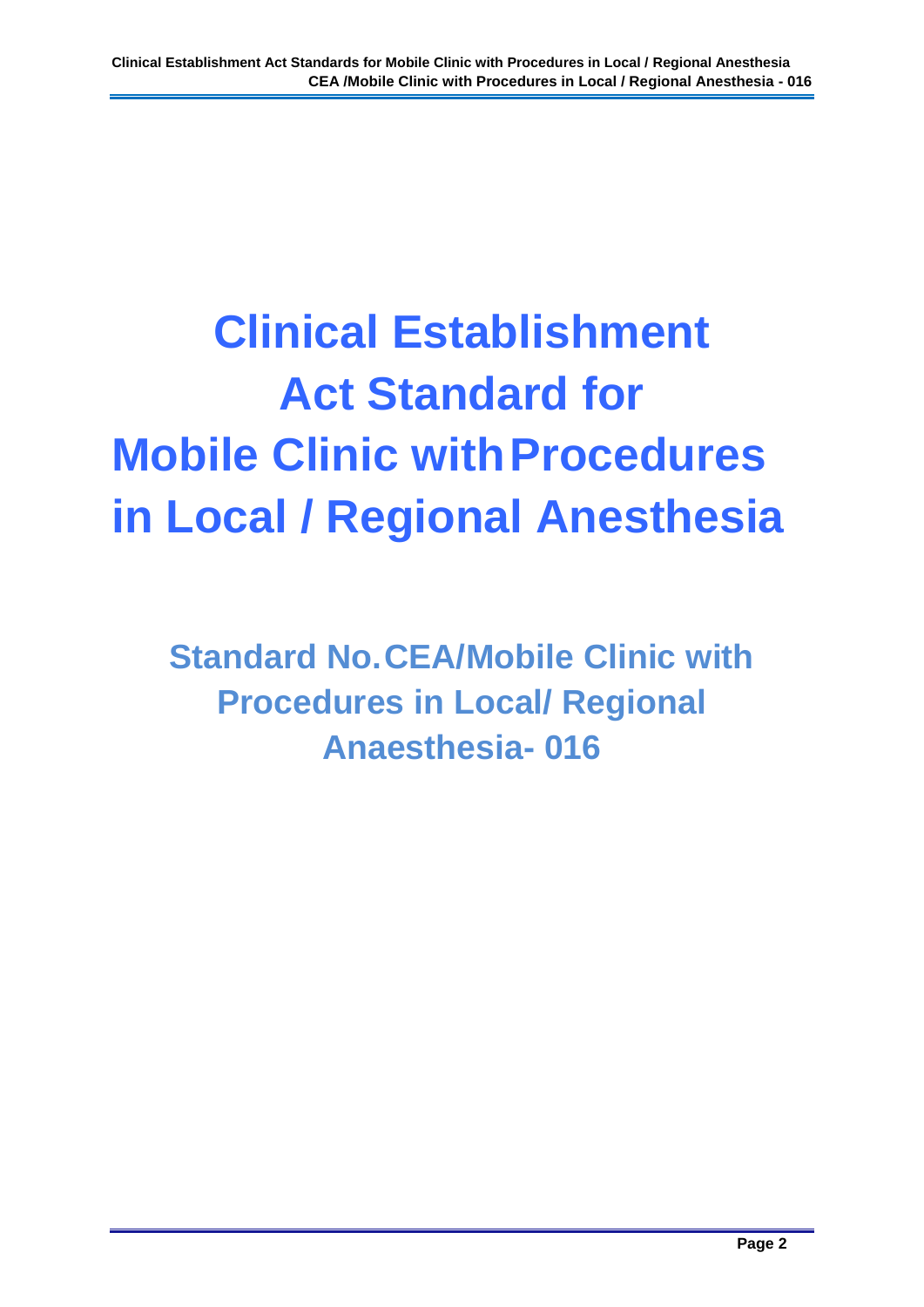### **Introduction**

**In 2010 Clinical Establishments (Registration and Regulation) Act, 2010** has been enacted by the Central Government to provide for registration and regulation of all clinical establishments in the country with a view to prescribe the minimum standards of facilities and services provided by them.

The Ministry has notified the "National Council for Clinical Establishments" and 'The Clinical Establishments (Central Government) Rules, 2012" under this Act vide Gazette. *This Act is applicable to all kinds of clinical establishments from the public and private sectors, of all recognized systems of medicine including single doctor clinics. The only exception will be establishments run by the Armed forces.*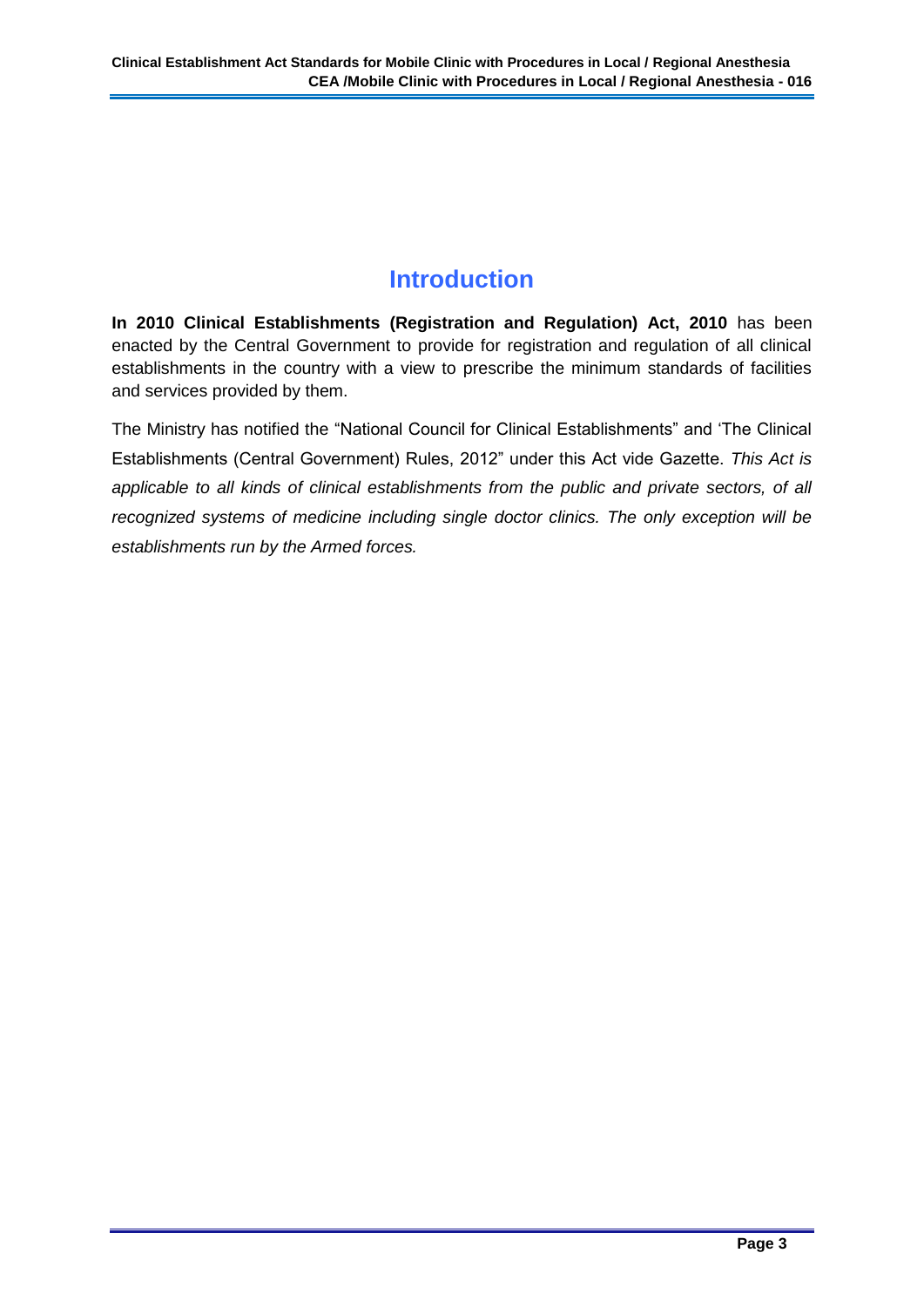#### **Table of Contents**

| Sr. No. | <b>Particulars</b>                  | Page No. |
|---------|-------------------------------------|----------|
| 1.      | <b>Definition</b>                   |          |
| 2.      | Scope                               |          |
| 3.      | Infrastructure                      |          |
| 4.      | Equipment/instruments/drugs         |          |
| 5.      | <b>Human Resource</b>               |          |
| 6.      | <b>Legal/Statutory Requirements</b> |          |
| 7.      | Record Maintenance and reporting    |          |
| 8.      | <b>Process</b>                      |          |
| 9.      | Annexure - 1                        |          |
| 10.     | Annexure $-2$                       |          |
| 11.     | Annexure $-3$                       |          |
| 12.     | Annexure $-4$                       |          |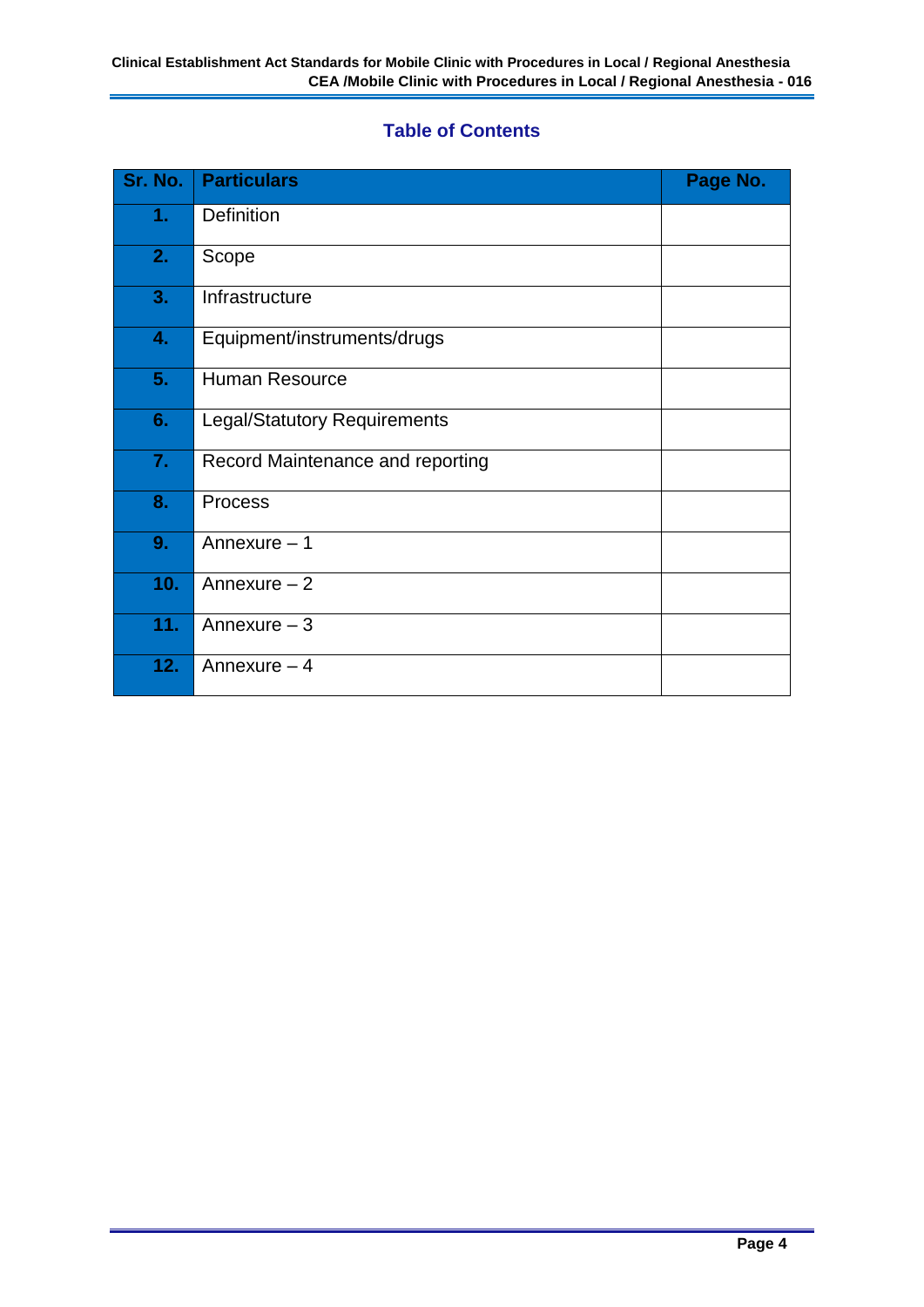#### **MOBILE CLINIC – With Consultation and Dispensary**

#### 1. **Definition**

The Mobile Clinic may be defined as a facility specially fabricated on a vehicle providing examination, consultation, prescription to outpatients including dispensing of medicines, basic laboratory services, vaccination facilities and procedures by a general practitioner/ specialist /super-specialist doctor to those in remote / specified areas who have access to little or no medical facilities.

A Mobile clinic is a facility providing general / basic examination, consultation, prescription to outpatients by a General Practitioner(s) / Specialist / Super-Specialist Doctor(s) in a mobile vehicle.

#### 2. **Scope**

- 2.1 **Preventive:** Immunization, Antenatal and Postnatal Care.
- 2.2 **Diagnostic**: Minimum investigation facilities like Haemoglobin Test, Urine Examination for albumen, sugar and microscopic examination. Diseases like Leprosy, Tuberculosis, and locally endemic diseases to be detected and referred, ECG & Ultrasonography facilities also to be offered in the Mobile unit.
- 2.3 **Curative:** Treatment for minor Ailments and geriatric case etc. Appropriate referral of cases for medical specialists etc.
- 2.4 The Operation of Mobile Clinics is to render Primary Health Care services to those in remote / specified areas who have access to little or no medical facilities.
- 2.5 The mobile clinics will visit the identified service point to provide health services to the identified community/ area.
- 2.6 To deliver primary service in health education and health promotion.
- 2.7 To deliver health care services of rehabilitative nature.
- 2.8 The services offered may also include one or more than one speciality of allopathy medicine, AYUSH, Dental, Physiotherapy, wellness, etc. in the mobile clinic.
- 2.9 Health records for all patients will be maintained to monitor the program and to facilitate follow-up treatments.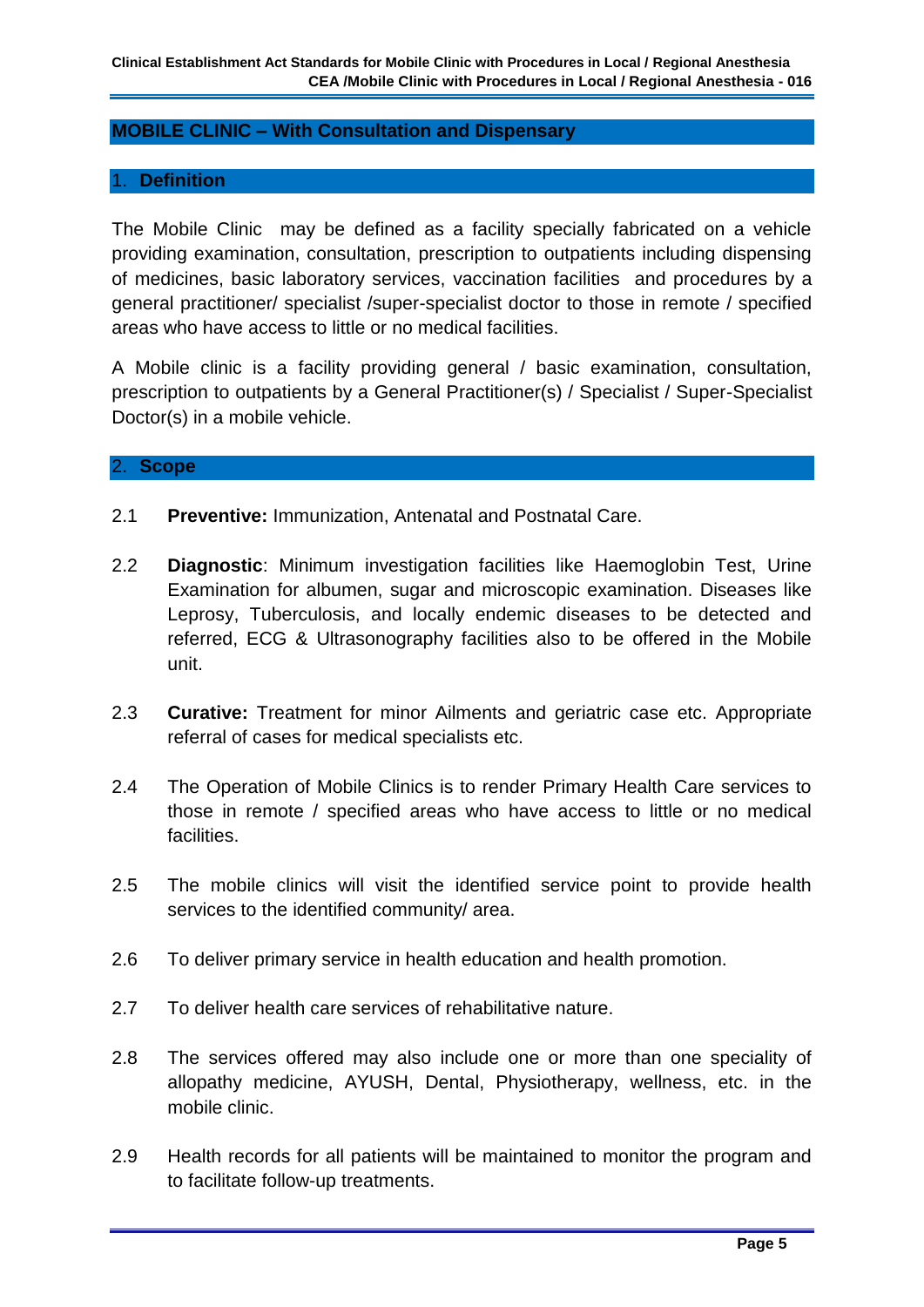2.10 Few minor procedures like dressing and administering injections etc may be provided in the clinic however not requiring observation/short stay.

#### 3. **Infrastructure**

- 3.1 The physical facility shall be developed and maintained to provide safe and secure environment for patients, their families, staff and visitors. It shall be situated in a place having clean surroundings and shall comply with local byelaws in force, if any from time to time.
- 3.2 The clinic should have a prominent board/signage displaying the name of the clinic in local language at the gate or on the building of the clinic.
- 3.3 The following other signage's shall be well displayed in the language understood by the local public in the area:
	- a) Name of the doctors with registration number.
	- b) Services provided within the Facility

#### 4. **Human Resource**

- 4.1 The general practitioner/ specialist doctor /super-specialist doctors as per the scope of the clinic/polyclinic shall be registered with State/Central Medical Council of India
- 4.2 The services provided by the medical professionals shall be in consonance with their qualification, training, registration.
	- a) **Doctor:** Allopathic Doctor with minimum MBBS qualification.
	- b) **Pharmacist:** With at least Diploma in Pharmacy.
	- c) **Staff Nurse:** Qualified staff nurse with general nursing.
	- d) **Group D:** Male/Female
	- e) **Counsellor for HIV/AIDS counseling:** A nurse who will be given training for counselling and lab techniques.
	- f) **Driver**: With requisite licenses, registration

#### 4.3 **Vehicle Requirements:**

4.3.1 High body with long chassis (13 seats)/ Long chassis with low body.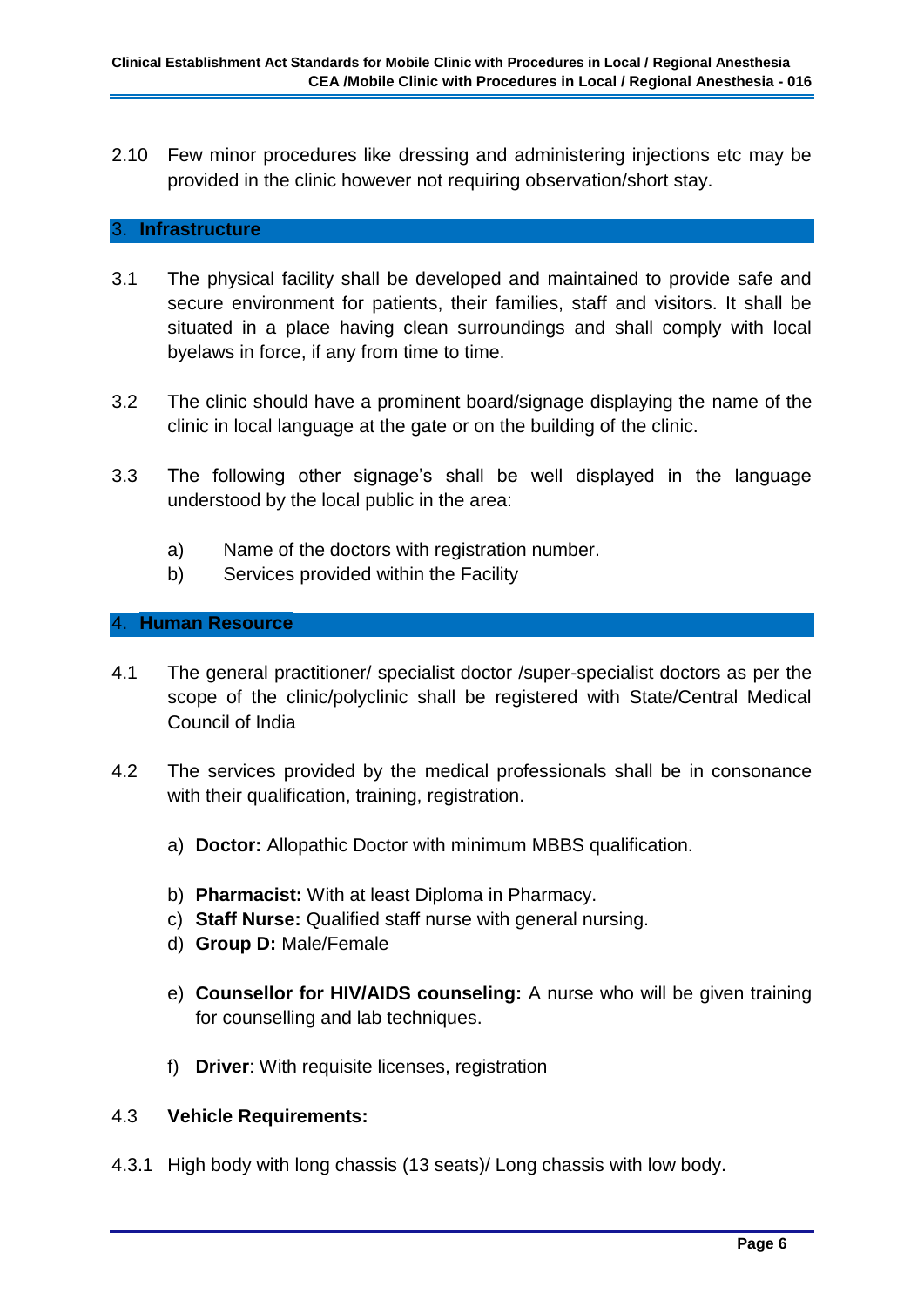- 4.3.2 The vehicle should accommodate 6 persons with all needed equipment and materials.
	- a) Oxygen Cylinder.
	- b) Drug Storage rack.
- 4.4 Equipments Storage Rack.
- 4.5 Space for Laboratory Equipments.
- 4.6 IV infusion facilities.
- 4.7 A licensed driver with uniform, he should be a non-alcoholic and should be available as & when required.
- 4.8 Vehicle should be kept clean and tidy and should have a name board on the vehicle.
- 4.9 Vehicle should be regularly serviced and maintained so as to avoid any break down.
- 4.10 In case of break down an alternative vehicle should be arranged for without compromising the services of Mobile Health Clinic.
- 4.11 Vehicle should be insured and coordinated. Under no circumstances uninsured vehicle shall be used.
- 4.12 The clinic/polyclinic shall have essential equipment's as per ANNEXURE I, and emergency equipment ANNEXURE II.
- 4.13 Other equipments as per the scope of service being practiced shall be available.
- 4.14 Adequate space for storage of equipment's and medicines shall be provided and if available medicines shall be stored as per manufacturer's guidelines. The equipment should be of adequate capacity to meet work load requirement.
- 4.15 All equipment should be in good working condition at all times. Periodic inspection, cleaning, maintenance of equipment should be done.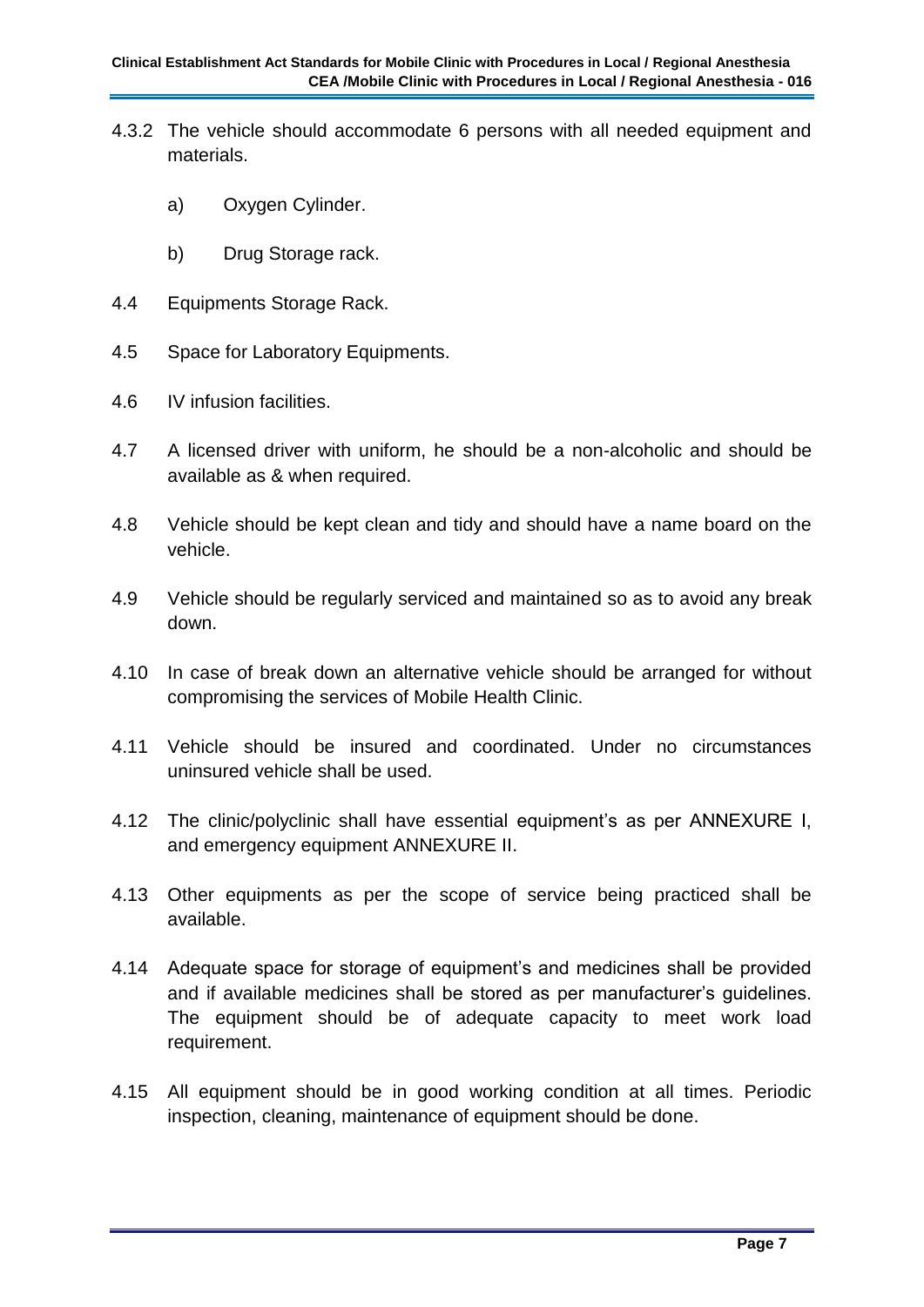#### 5. **Furniture & Fixtures**

- 5.1 The Mobile Health Clinic should have the furniture like
	- a) Examination table
	- b) Chairs
	- c) Stools
	- d) Table
	- e) Furniture required for storage of drugs, equipments, chemicals etc.
	- f) Dressing table and Stool.
	- g) Waste collecting bins, as per Biomedical waste management specifications

#### 6. **Record Maintenance and reporting**

- 6.1 Every Clinical Establishment shall maintain medical records of patients treated by it and health information and statistics in respect of national programmes and furnish the same to the district authorities in form of quarterly reports.
- 6.2 Copies of all records and statistics shall be kept with the clinical establishment concerned for at least 3 or 5 years or in accordance with any other relevant Act in force at the time under Section 12(1) (iii) of CEA 2010).
- 6.3 All clinical establishments shall be responsible for submission of information and statistics in time of emergency or disaster or epidemic situation or as required from time to time by National Council CEA 2010.

#### 7. **Basic processes**

- 7.1 **Registration :** Every patient visiting the clinic shall be registered.
- 7.2 **Assessment:** Every patient shall undergo assessment, during the course of assessment, the patient findings, medications and investigations should be documented with working diagnosis, legibly in the assessment/OPD prescription with the signature of the consultant/ Specialist / super Specialist with date and time.
- 7.3 **First Aid:** Provision shall be made for providing First Aid. Contact details of ambulance hospital etc shall be available.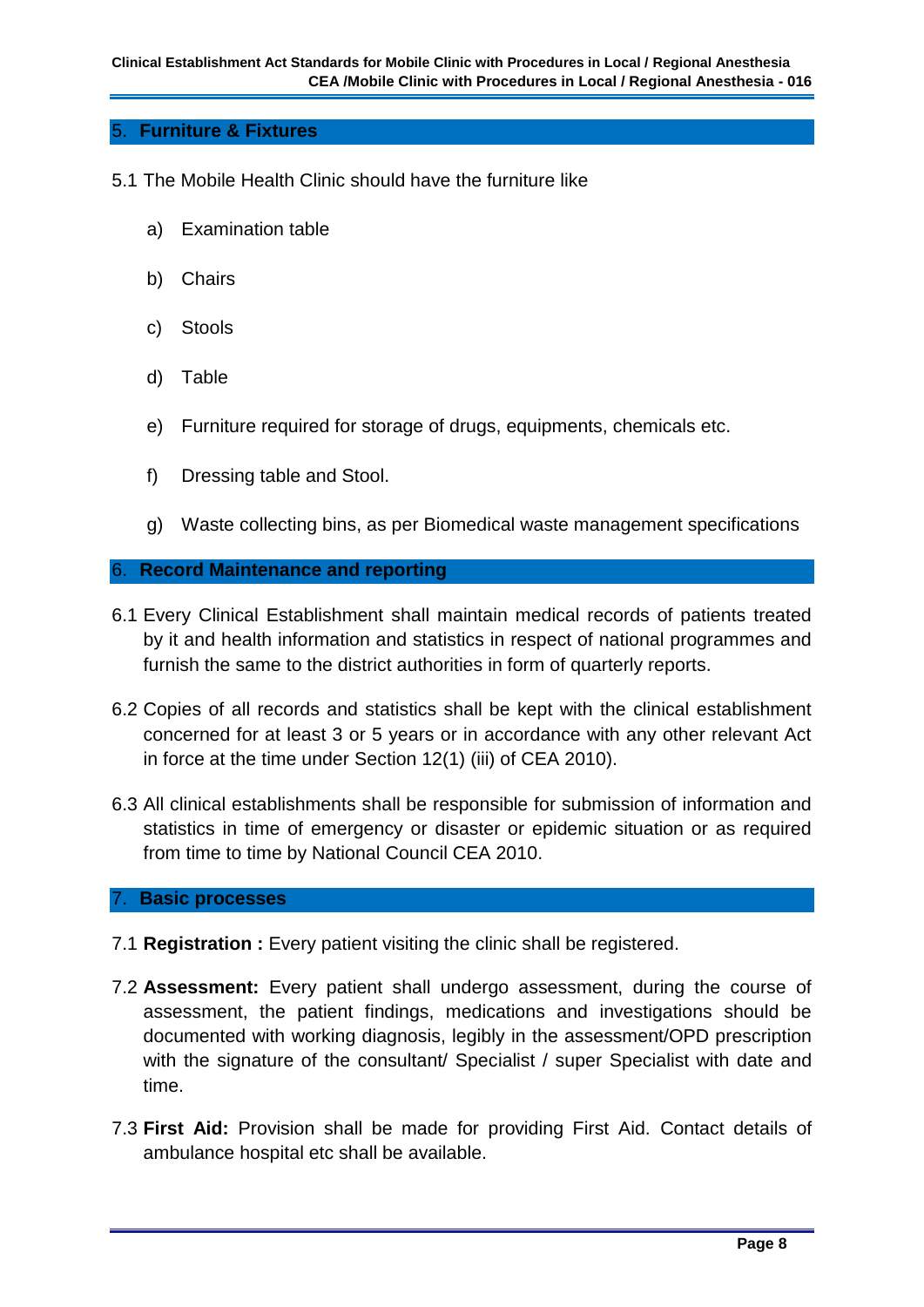#### **Annexure 1**

#### **Essential Equipments**

| S. No.         | Name of the equipment              |
|----------------|------------------------------------|
| 1              | Stethoscope                        |
| $\overline{2}$ | Thermometer                        |
| 3              | Torch (flash lights)               |
| 4              | Sphygmomanometer(B.P. Apparatus)   |
| $\overline{5}$ | Weighing machine(Optional)         |
| 6              | Autoclave                          |
| $\overline{7}$ | <b>Stretcher Folding</b>           |
| 8              | Oxygen Cylinder with Accessories   |
| 9              | Sterilizers 38 cm                  |
| 10             | <b>Examination Table</b>           |
| 11             | Stool                              |
| 12             | Artery forceps                     |
| 13             | Needle Holder                      |
| 14             | <b>Needles</b>                     |
| 15             | <b>Cutting Scissor</b>             |
| 16             | <b>Dressing Scissor</b>            |
| 17             | <b>Dressing Bin</b>                |
| 18             | <b>BP Handle</b>                   |
| 19             | <b>BP Blades</b>                   |
| 20             | Glues syringes with needles        |
| 21             | Disposable syringes kidney tray    |
| 22             | Ambu bags                          |
| 23             | Suction apparatus with accessories |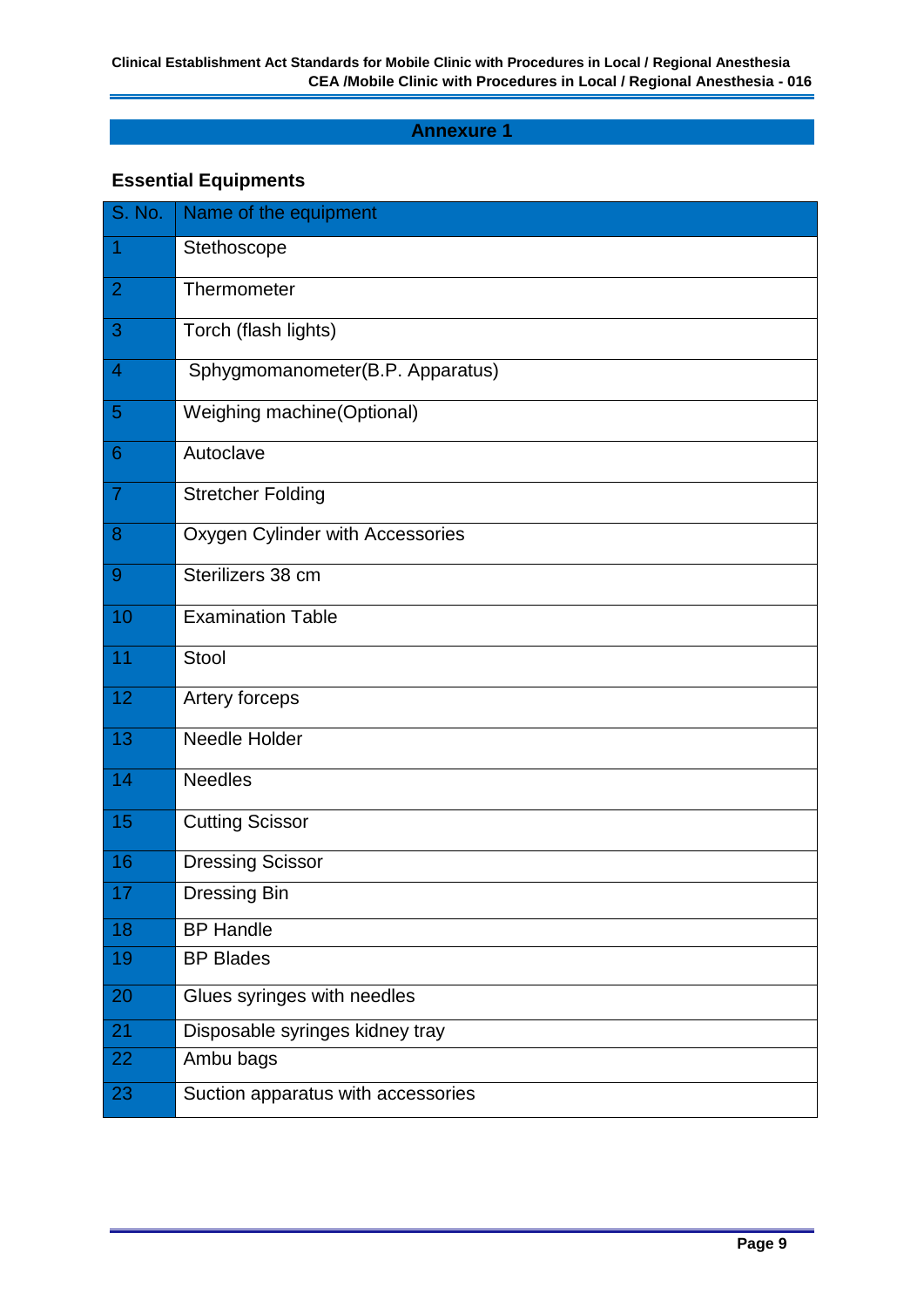#### **Annexure- II**

#### **Drugs**

| S.No                     | <b>Name Of Drugs</b>                |
|--------------------------|-------------------------------------|
|                          |                                     |
| $\overline{\phantom{a}}$ | All Essential Emergency drugs       |
| $\overline{2}$           | Antibiotics                         |
| $\overline{3}$           | Analgesics                          |
| $\overline{4}$           | <b>Anti Helimenthics</b>            |
| 5                        | Anti fungal drugs                   |
| $6\phantom{1}6$          | Anti Hypertensive                   |
| $\overline{7}$           | Anti diabetic                       |
| 8                        | Anti diarrheal                      |
| 9                        | <b>Sedatives</b>                    |
| 10                       | Anti snake venom                    |
| 11                       | Vitamins and other supportive drugs |
| 12                       | Eye drops                           |
| 13                       | <b>Ointments</b>                    |
| 14                       | Dressing materials                  |
| 15                       | Anti coagulants                     |
| 16                       | IV fluids                           |